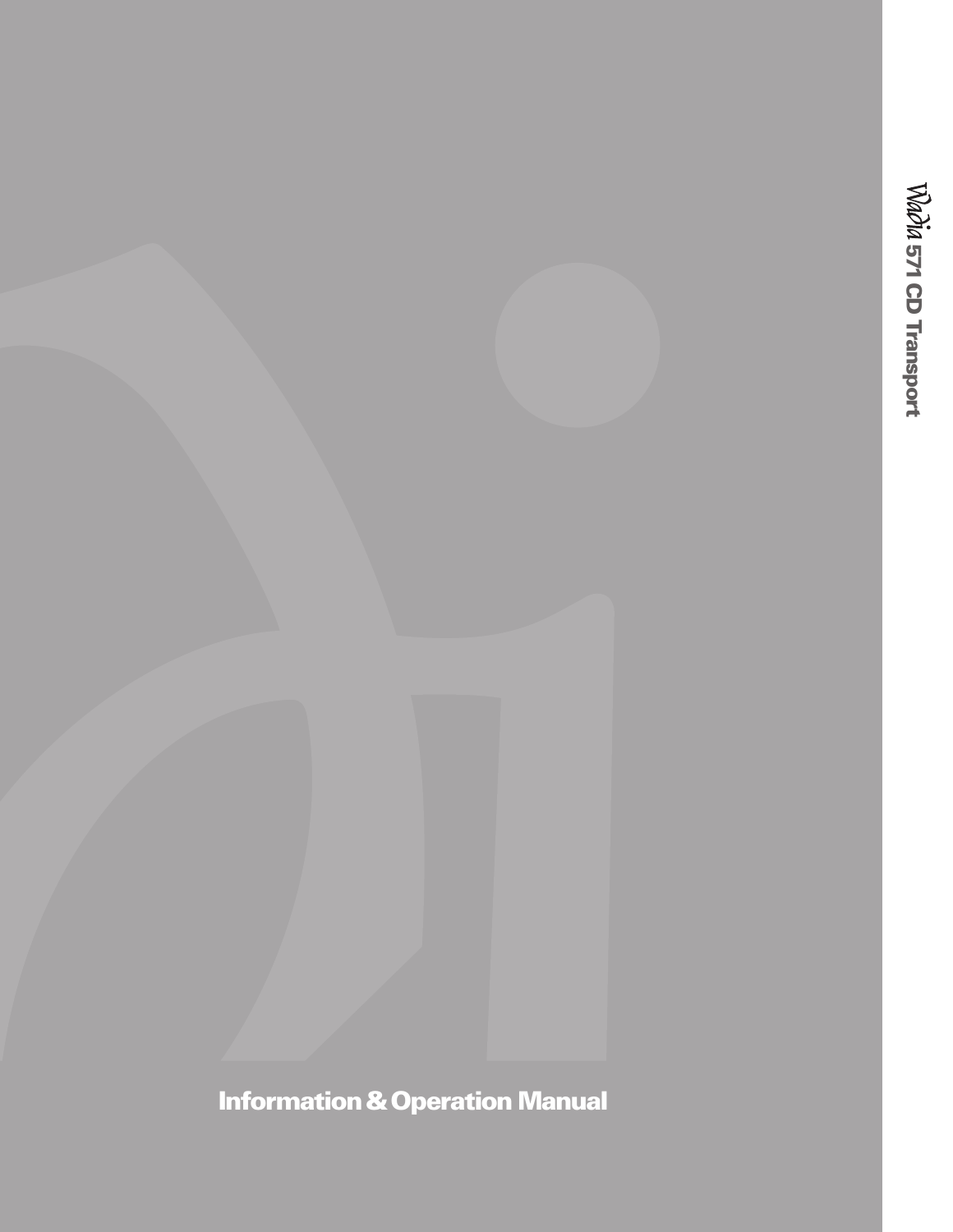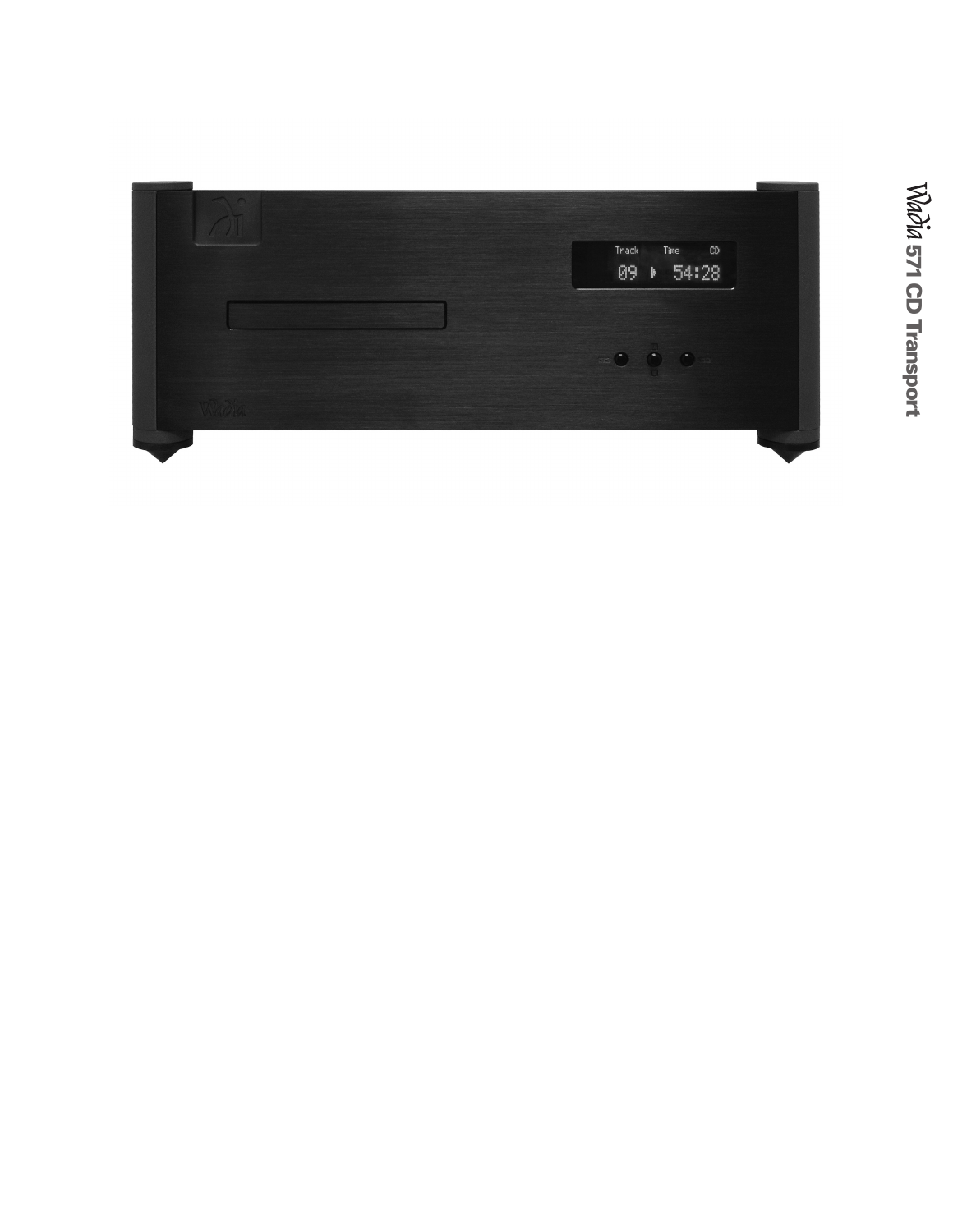

#### **Information&Operation Manual**

#### **Table of Contents**

| <b>Preliminaries</b>           |  |
|--------------------------------|--|
|                                |  |
|                                |  |
| <b>Installation and Set-up</b> |  |
|                                |  |
|                                |  |
|                                |  |
|                                |  |
|                                |  |
|                                |  |
|                                |  |
|                                |  |
|                                |  |
|                                |  |

#### **Configuring**

#### **General Operations**

#### **Appendices**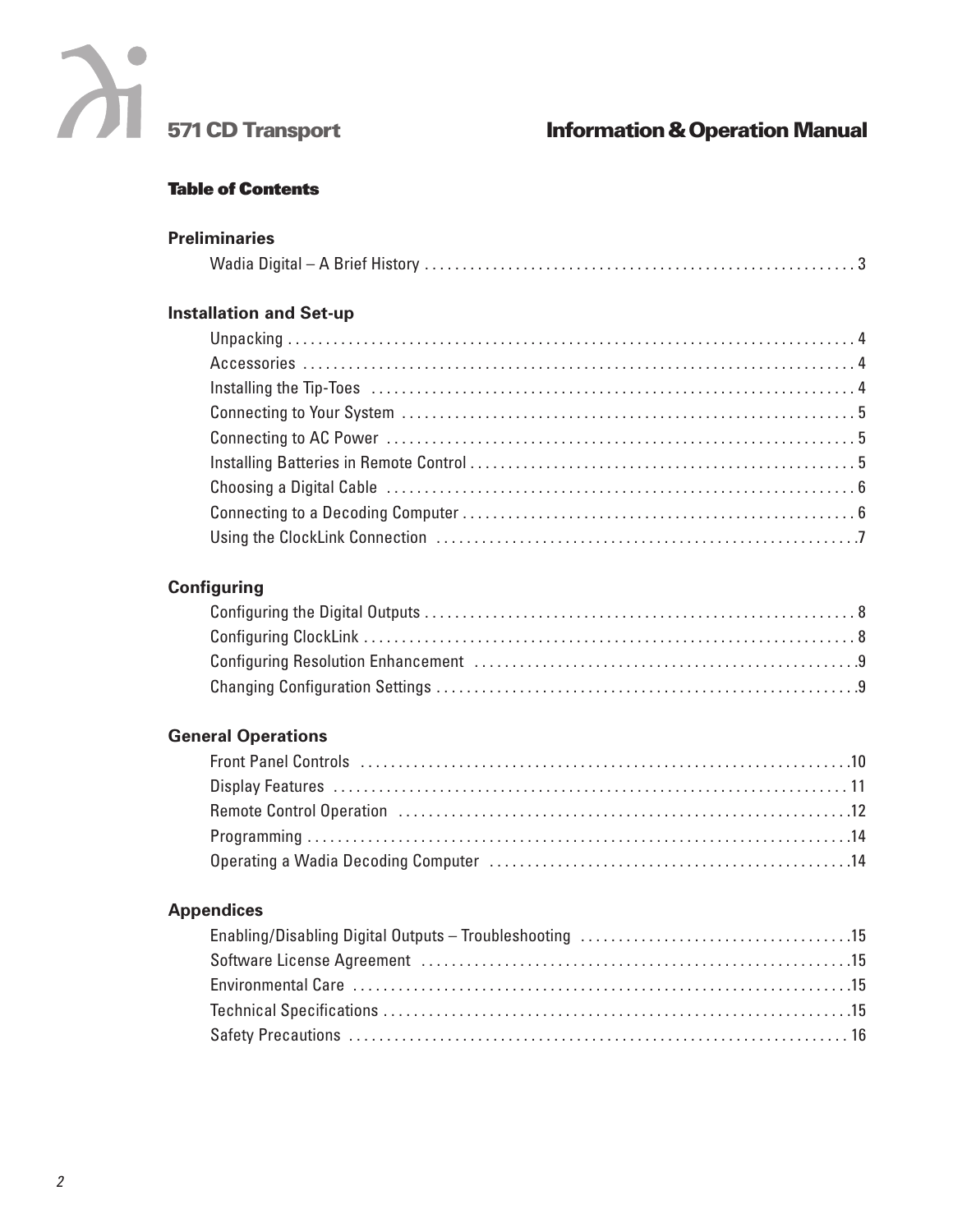#### **Thank You**

All of us at Wadia would like to offer thanks and congratulations to you for purchasing the Wadia 571 CD Transport. We sincerely believe that your Wadia 571 CD Transport will bring you many years of musical pleasure and satisfaction.

While every new owner is anxious to begin listening, we encourage you to take a few minutes to read this manual and familiarize yourself with the full capabilities of the Wadia 571 CD Transport.

If you are in a hurry to begin listening, please read the sections of this manual where the symbol at *right is shown.*



#### **Wadia Digital – A Brief History**

Wadia Digital, founded in 1988, is one of the original companies dedicated to high performance digital audio reproduction. Wadia was formed by a team of engineers from the Minneapolis based 3M Corporation (Minnesota Mining and Manufacturing) who shared many years of experience in advanced digital telecommunications research and development. In the early 1980's, these engineers became intrigued by the emerging compact disc technology. Disappointed with the sound quality of early CD players, they examined the workings and designs of these early components and found them to be unsophisticated when compared with the technology available in other areas of digital design. In response, they founded Wadia Digital – a company based on the philosophy of applying advanced technology to improve the performance of digital audio components. Wadia's first product, the Wadia 2000 Decoding Computer, was an absolute breakthrough in digital audio. For many discerning listeners, it proved that Digital Audio was a musically responsive, evolving, and engaging format.

Building on a tradition of excellence, Wadia continues to develop innovative technology; refining, listening, engineering, and improving along the way. Since the Wadia 2000, new generations of industry-leading designs have been introduced and embraced by listeners around the world. Each step of the way, Wadia has consistently raised the standard for performance of Digital Audio playback.

Here is a brief list of the technological innovations the Wadia engineers have pioneered over the past 20 years:

- DigiMaster™ patented algorithm (filter optimized for reproducing music)
- ClockLink™ proprietary jitter reduction technology
- SwiftCurrent™ current to voltage conversion technology
- First outboard Digital-to-Analog converter
- First to apply glass fiber-optics to home audio
- First to recognize jitter as a source of audible distortion
- First to perfect digital volume control
- First high-end CD player competitive with expensive separates
- First company to provide bit perfect digital audio output from the iPod

Although Wadia's digital expertise and track record exceed those of any audio company, technology alone does not guarantee musical performance. Wadia designs are born of a delicate balance of technology shaped by a passion for music.

Wadia is proud to introduce the Wadia 571 CD Transport, a breakthrough in sonic performance and value, and a strong statement of our years of dedication to music.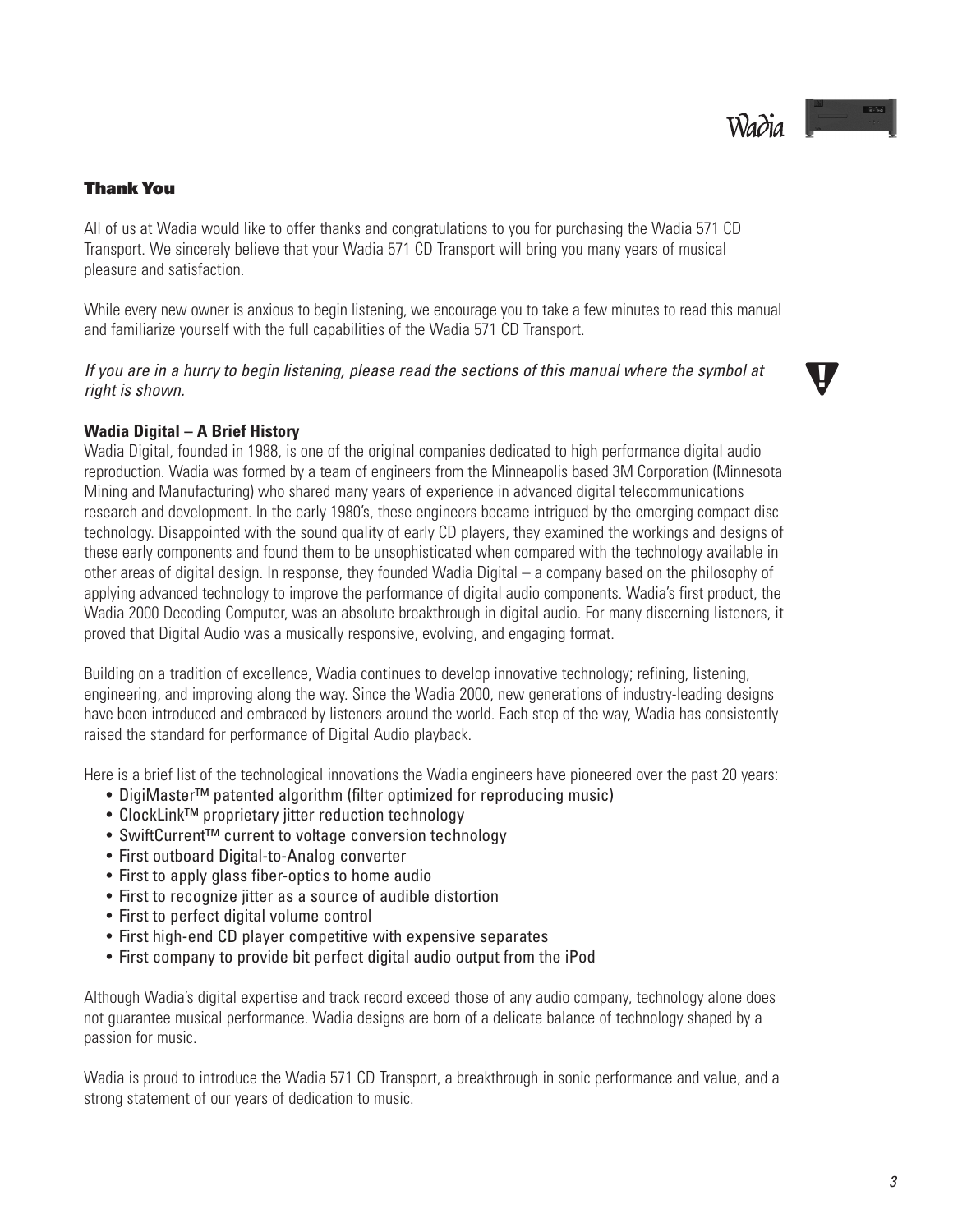

#### **Installation and Set-up**

#### **Unpacking**

Use care in unpacking your Wadia 571 CD Transport. Inspect it for any shipping damage and call your dealer immediately if any is found.



#### *Do not plug your Wadia 571 CD Transport into an AC outlet if you find shipping damage.*

We advise saving all packing materials so that the unit can be easily and safely shipped if the need arises.

#### **Accessories**

Provided with the Wadia 571 CD Transport are the following accessories:

- AC power cord
- Four tip-toes with threaded studs
- Four steel coasters
- RCA/BNC adapter
- Remote Control
- Two type AAA batteries
- Glass Fiber-optic cable



*Do not tip the unit onto the back panel. This can damage input and/or output connectors.*

#### **Installing the Tip-Toes**

With the unit still positioned on its side, screw one of the tip-toes into the bottom of each corner post.

Position the Wadia 571 CD Transport where you would like it to reside in your system. We recommend choosing a solid, non-resonant, level surface for best performance. If this surface is susceptible to damage, place one of the steel coasters under each tip-toe.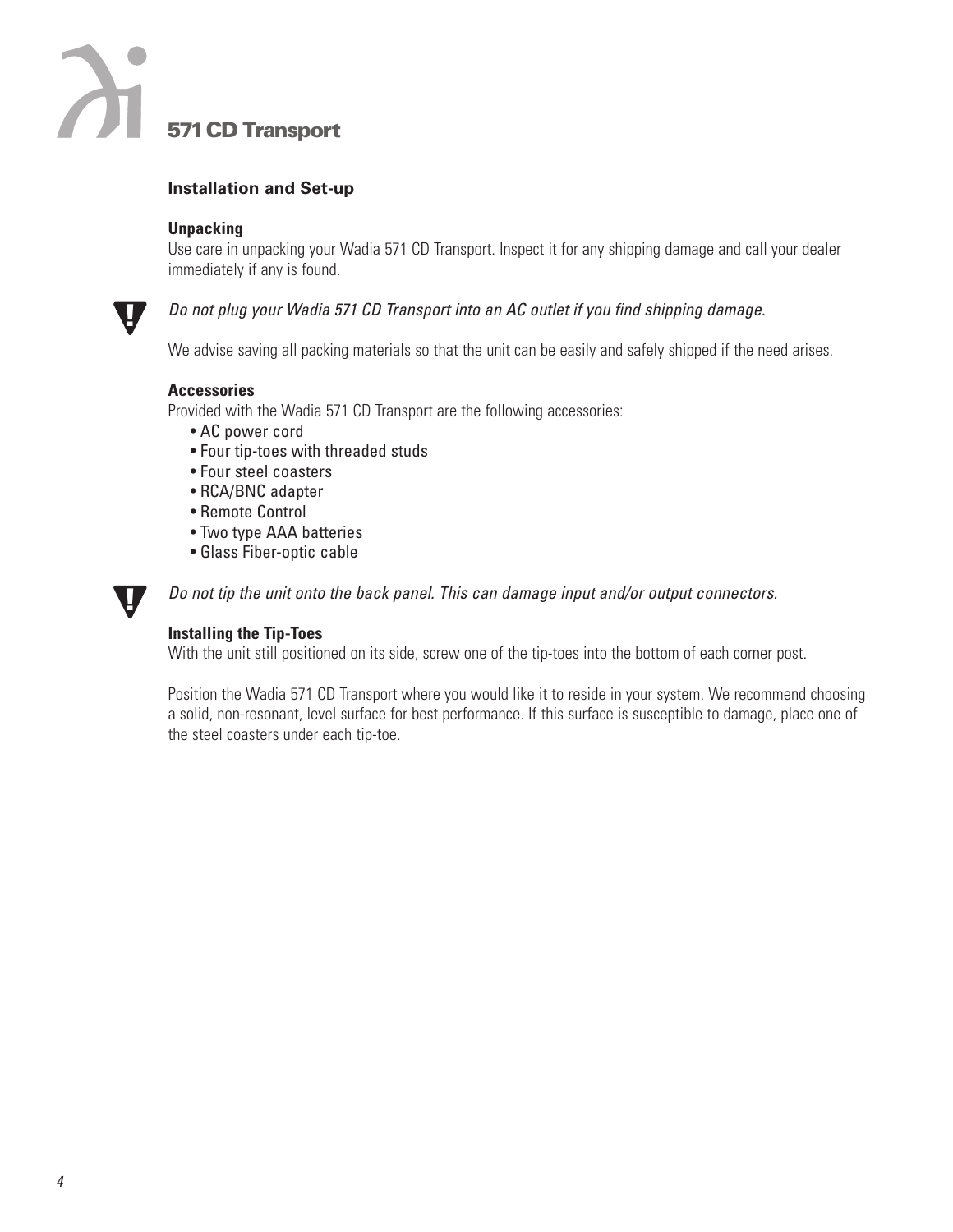Wadia

#### **Connecting to Your System**

*Check to make sure your Wadia 571 CD Transport has been manufactured for operation at your AC* line Voltage. Attempting to use the Player at any voltage other than the specified on the rear of the *unit may damage the unit. Damage caused by improper operation is not covered by warranty. If the voltage specified is different from your AC voltage, contact your Wadia dealer.*

#### **Using AC Line Conditioners**

In most cases, best performance is obtained when the Wadia 571 CD Transport is plugged directly into the wall outlet using the AC power cord provided. The Wadia 571 CD Transport employs extensive power-line filtering and noise suppression technology. It should not be necessary to use power conditioners or after-market power cords. If you wish to experiment with any of these devices, work closely with your dealer and most of all, trust your own ears.

#### **Using a "Surge Protector"**

Although the Wadia 571 CD Transport will resist significant voltage spikes, it can still be damaged by extreme voltage overload such as a lightening strike. This type of damage is not covered by warranty. In some circumstances, a "surge protector" can help prevent this type of damage. However, surge protectors often degrade sound quality. Each Wadia owner must weigh the protection offered by a surge protector against the sonic degradation.

#### **Installing Batteries in Remote Control**

The Wadia 571 CD Transport remote control requires two type-AAA batteries, which you will find in the accessories kit. To install the batteries, remove the battery cover on the back of the remote. Insert the batteries as indicated on the battery holders, and replace the cover.

*Avoid allowing static shocks to be applied to the inputs or outputs. To prevent static shocks, touch any grounded surface, such as the Wadia 571 CD Transport chassis, before connecting or removing a* cable. It is unlikely that a static shock will damage the unit, but it may cause the Wadia 571 CD Transport *circuitry to "lock-up"* (see Lock-Up under Trouble Shooting in **Appendices**)*.*







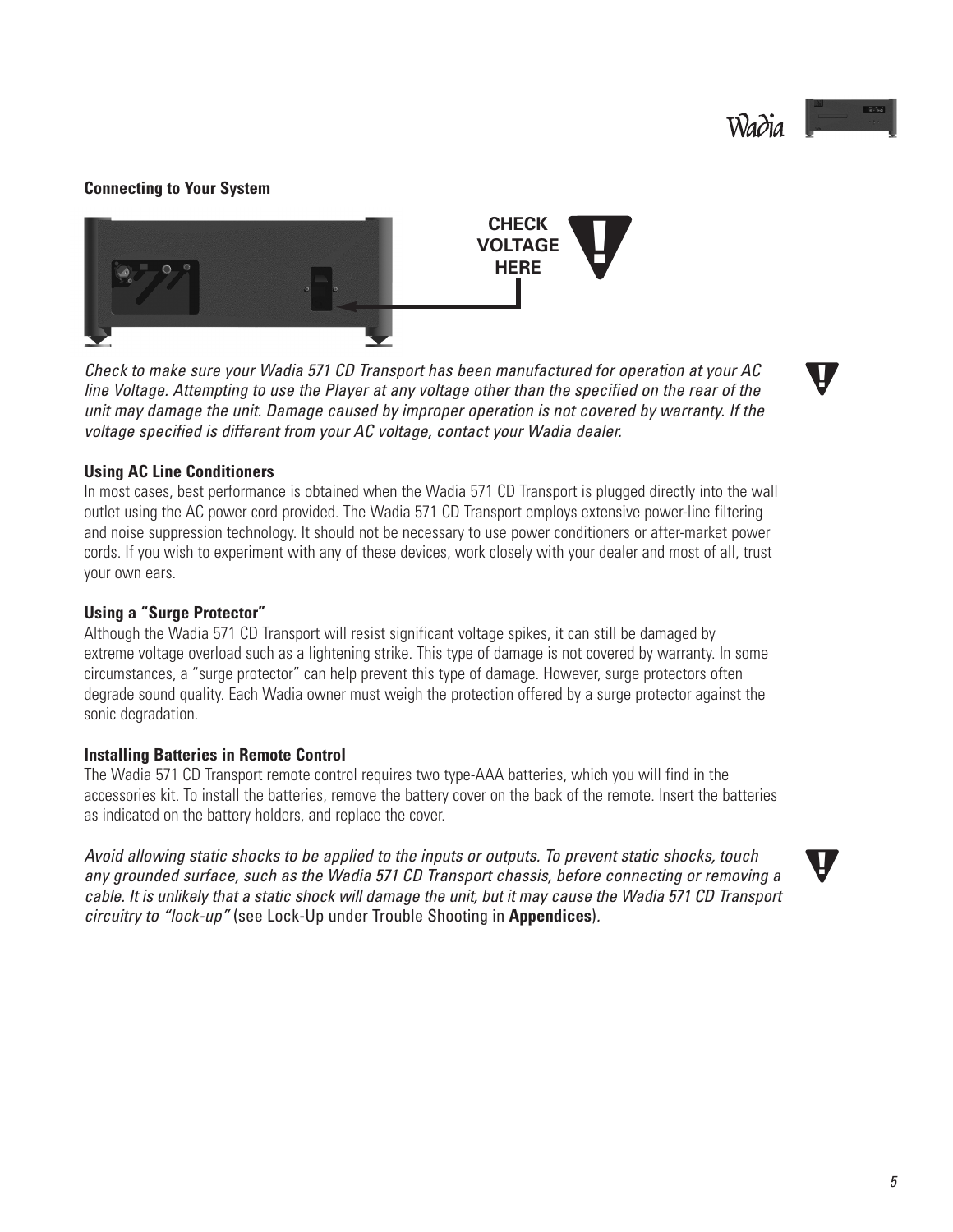# **120 STATES TRANSPORT**

#### **Choosing a Digital Cable**

While the Wadia 571 CD Transport supports all currently accepted high-quality transmission formats for digital audio, we recommend using the ST glass-optical cable that is included in your accessory kit or another high-quality ST glass-optical cable.

Wadia Digital was the first company to use glass fiber-optic data transmission in digital audio. We have continually improved this format and believe that it offers the best, most consistent performance of all the available options.

Based on our experience, here is a list of digital interface methods in descending order of performance:

- 1. ST-type Glass optical *(as implemented by Wadia, with high quality glass-optical cable)*
- 2. AES/EBU using XLR connector
- 3. Coaxial S/PDIF cable using BNC connector
- 4. \*Coaxial S/PDIF cable using RCA connector
- 5. \*TOSLINK plastic-optical cable

*\* These lower quality formats are not supported by the Wadia 571 CD Transport.*

The quality of any of these transmission methods depends on the quality of the cable and the sophistication of the transmitter and receiver. For example, a high-quality coaxial S/PDIF cable can out-perform a low-quality AES/EBU cable. A high-quality AES/EBU cable may out-perform a poorly-implemented glass-optical system.

We recommend that if you are using a coaxial S/PDIF connection, have the cable terminated with a BNC connector. This will provide higher performance than an RCA connector. Your Wadia 571 CD Transport comes with an RCA/BNC adapter that can be used for experimentation between different types of coaxial S/PDIF cables.

Again, we highly recommend that you take advantage of your dealer's experience and, most importantly, trust your ears.

#### **Connecting to a Decoding Computer**

Connect your chosen cable from the appropriate digital output on the Wadia 571 CD Transport to the corresponding digital input on your Decoding Computer.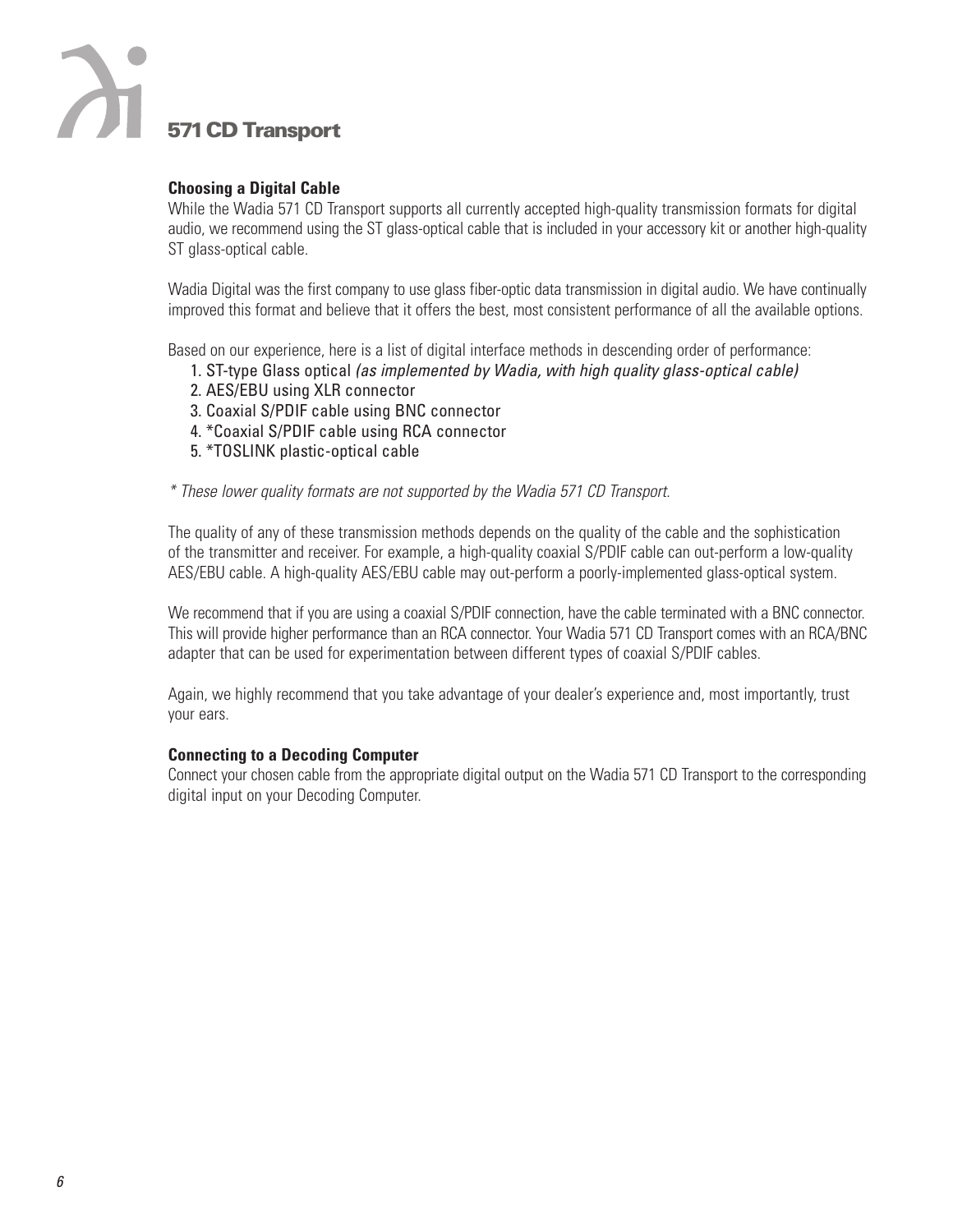#### **Using the Clocklink Connection**

The Wadia 571 CD Transport is the second Wadia CD Transport to use ClockLink – a proprietary system for reducing jitter in CD playback systems. Used in conjunction with a Wadia Decoding Computer equipped with ClockLink, the Wadia 571's ClockLink provides a level of sonic performance never before available.

If your Decoding Computer does not have a ClockLink output, contact your Wadia dealer for information on a ClockLink upgrade.

#### **What is Clocklink?**

ClockLink is a technique to reduce jitter, or clock timing error, in CD playback systems. In most CD playback systems, the master clock is located as part of the CD transport. As the clock signal is transmitted to the DAC, jitter, or timing errors, infects the clock signal. When the clock signal reaches the DAC chips, this noise in the clock signal affects the time interval between successive samples. This causes audible and measurable distortion.

In a ClockLink system, the master clock is located in close proximity to the actual DAC chips. Therefore there is no opportunity for jitter to degrade the clock signal. The result is a reduction in jitter and a substantial improvement in sonic performance.

#### **Connecting the Clocklink Cable**

ClockLink uses two cables connected between the Transport and the Decoding Computer. One goes from the digital output of the Wadia 571 CD Transport to the digital input of your Decoding Computer. The second is connected from the ClockLink output on the Decoding Computer to the ClockLink input on the Wadia 571 CD Transport.



The Wadia 571 CD Transport has several functions that can be configured to match your system. You can change the configurations by using the remote control.

*The factory configurations settings will work in all systems. You can begin listening to your Wadia 571 CD Transport without adjusting the configuration settings, then adjust them for maximum performance at a convenient time.*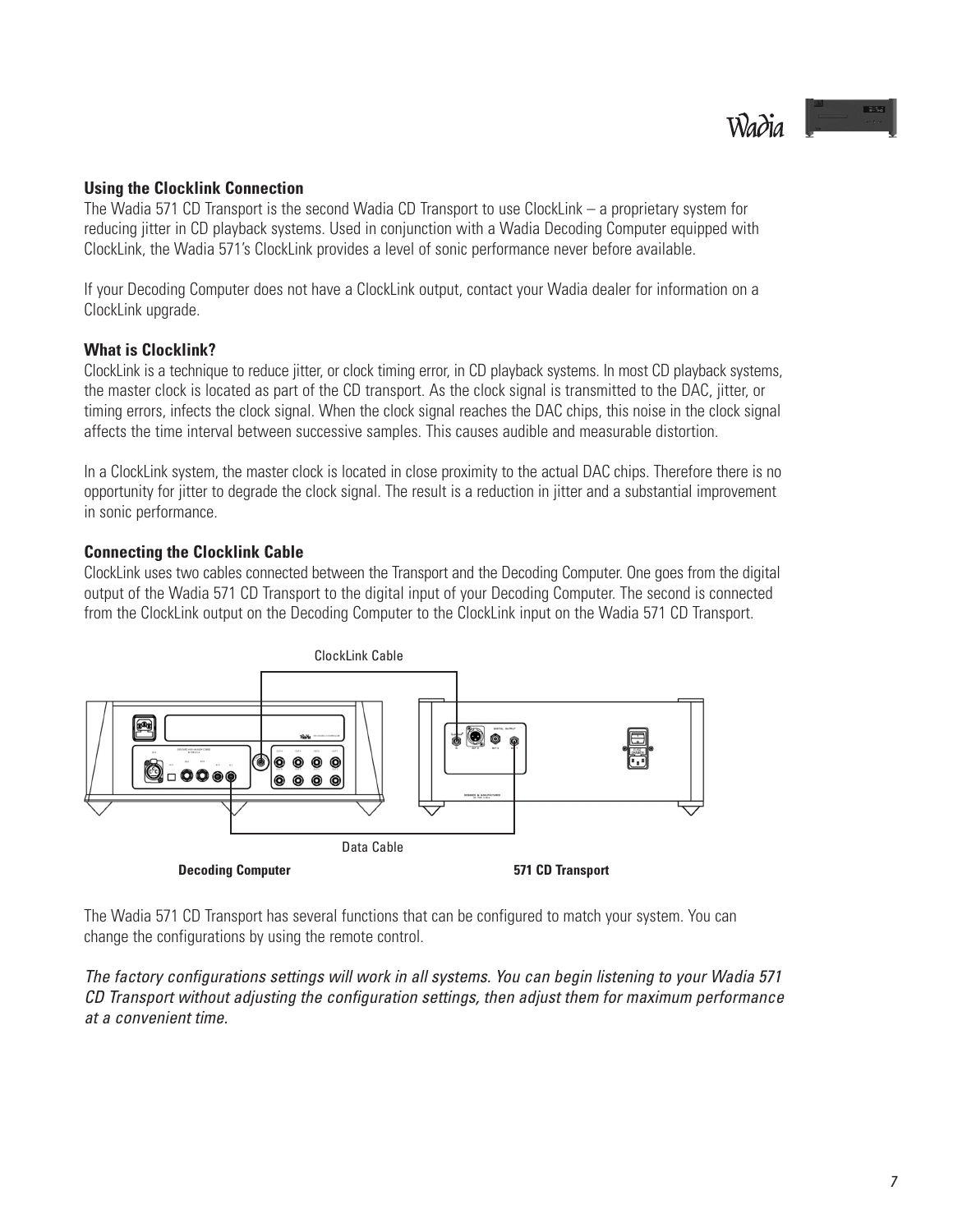

#### **Configuring**

The Wadia 571 CD Transport has several functions that can be configured to match your system. You can change the configurations by using the remote control.



*The factory configurations settings will work in all systems. You can begin listening to your Wadia 571 CD Transport without adjusting the configuration settings, then adjust them for maximum performance at a convenient time.*

#### **Configuring the Digital Outputs**

You can configure each digital output separately. There are two modes available for each output:

OFF: Turns off the signal from this output, as well as the circuitry used to drive the output. Turning off unused outputs will result in a small but noticeable improvement in sound quality.

ON: Turns on the signal.

*The factory setting is ALL outputs ON.*

#### **Clocklink Configuration**

There are two ClockLink modes:

ENABLED MODE: In this mode, the Wadia 571 CD Transport will sense whether there is a ClockLink signal connected. If there is, *the Wadia 571 CD Transport will automatically engage ClockLink*. If there is no ClockLink cable connected, the Wadia 571 CD Transport will disengage ClockLink.

DISABLED MODE: In this mode, the Wadia 571 CD Transport will disengage ClockLink even if it is connected to a ClockLink cable. If your Wadia Decoding Computer does not have a ClockLink output, switching to the Disabled Mode will result in a slight improvement in sound quality.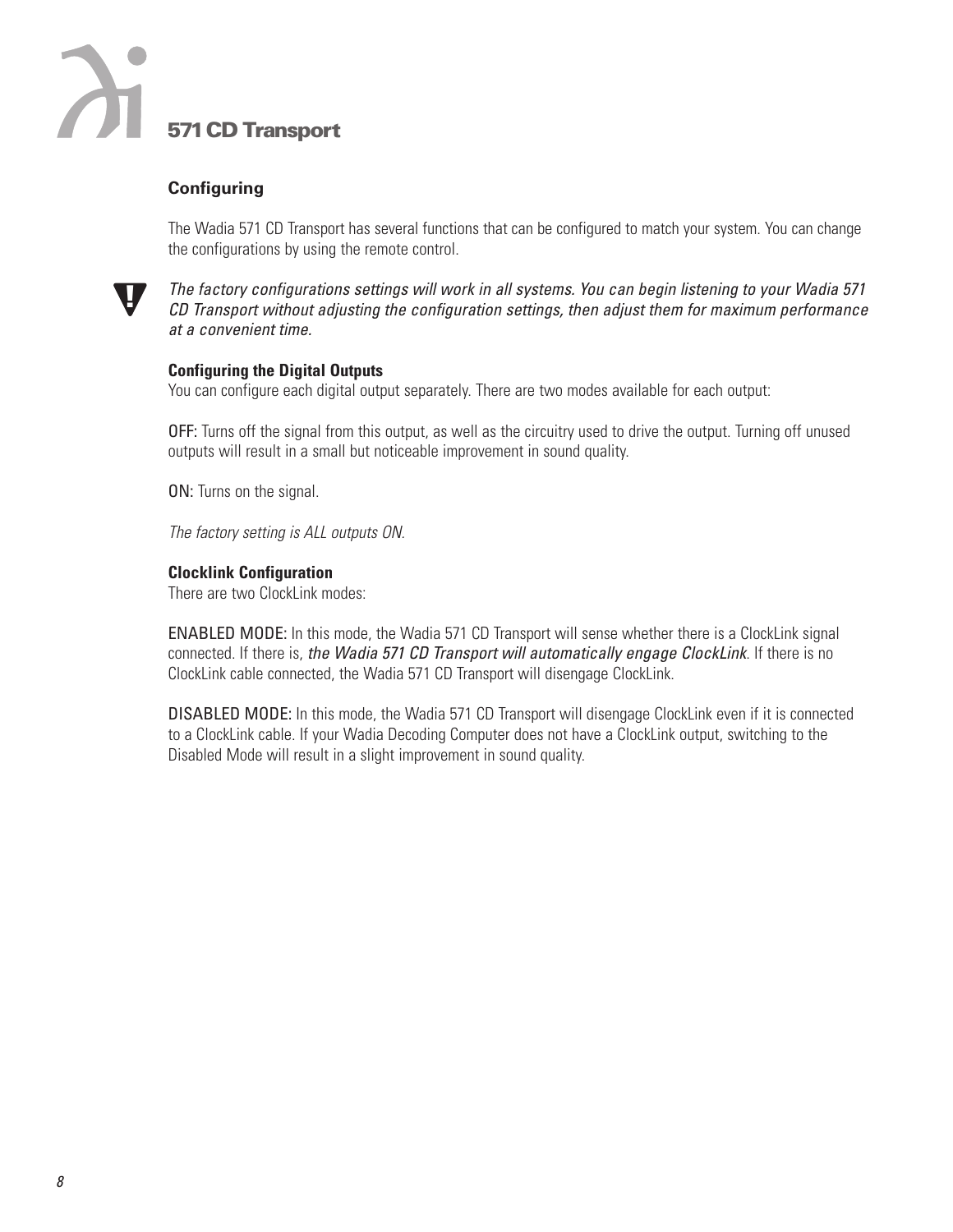

#### **Configuring Resolution Enhancement**

When the Wadia 571 CD Transport is turned on, it will automatically switch to a preset Resolution Enhancement Mode. You can configure the Wadia 571 CD Transport to switch to your preferred Resolution Enhancement Mode. (see *Resolution Mode Select* under Operation)

There are three Resolution Enhancement modes:

MODE A: In this mode, the dither is processed using a high-pass dither filter.

MODE B: In this mode, the dither is processed using a low-pass dither filter.

OFF: Resolution Enhancement disabled.

*The factory setting is Mode A.*

#### **Changing Configuration Settings**

The same sequence is used to change any of the configuration settings:

1. Press the ENTER key  $(\leftarrow)$  on the remote control repeatedly until the desired configuration screen appears.

2. Use the VOLUME UP ( $\rightarrow$ +) and VOLUME DOWN ( $\rightarrow$ -) keys to select the desired configuration setting.

3. Use the MUTE key to save your selection.

To avoid accidentally re-configuring a different Wadia component, hold the remote very close to the display of the unit you would like to configure.

When you change the configuration the new setting will be saved even if you turn the power off.

For example to configure Digital Out 1 to the OFF setting, use the following steps:

1. Press the ENTER key until the "Configure Out 1" screen appears as shown below:



2. The factory setting is ON, so press the VOLUME UP or VOLUME DOWN keys to select between ON and OFF. When OFF has been selected, the display looks like this:



3. The setting is not changed (or saved) until the MUTE key is pressed.

Note: If you do not press any key for ten seconds, the display will revert to the status screen.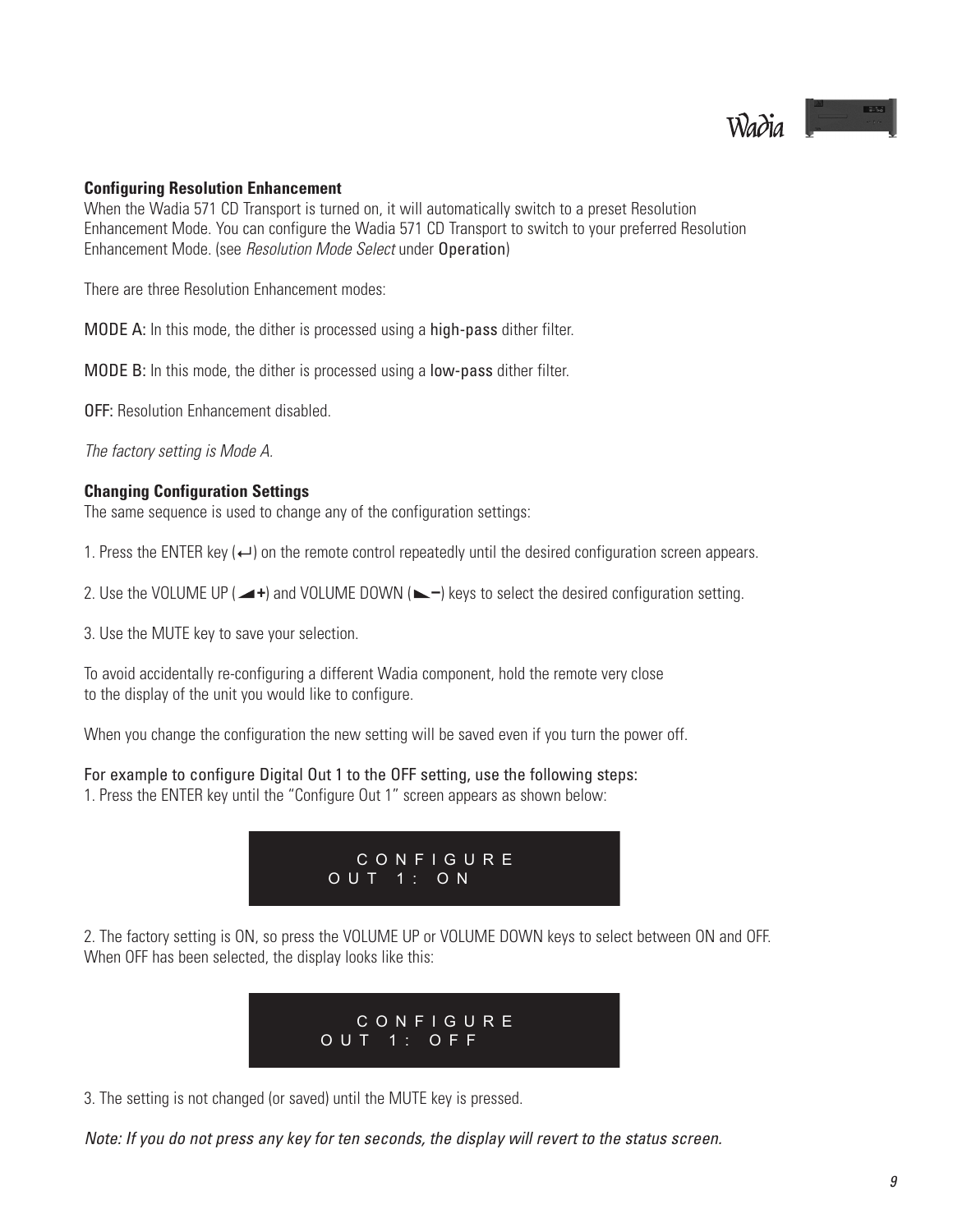

#### **General Operation**

Using the switch located directly above the AC power input, turn the switch to the ON position.

#### Disc Formats

The Wadia 571 CD Transport will not only play CD's recorded in the Red Book CD standard (including CD-R and CD-RW), but it also can play discs recorded in several of the other popular formats: MP3, FLAC and WMA\*. The Wadia 571 CD Transport will display the file format in the upper right hand corner of the display panel. If a disc with multiple formats (hybrid disc) is inserted, then the Wadia 571 CD Transport will display HYBD.

When you first load a MP3, FLAC or WMA encoded disc you will see the total track count along with a disc time of "00:00". When the Wadia 571 CD Transport is playing data discs, the user may skip tracks front and back with direct track access, using the number pad on the remote, available up to track 999. In addition, the time display options become non-operational, the Wadia 571 CD Transport will only display the time played on the track, not the time remaining for the track or the whole disc.

#### **Front Panel Controls**

The front panel of the Wadia 571 CD Transport features basic controls that allow you to operate basic functions without using the Remote Control.



*\* all data output is limited to 16 bit /44.1 kHz*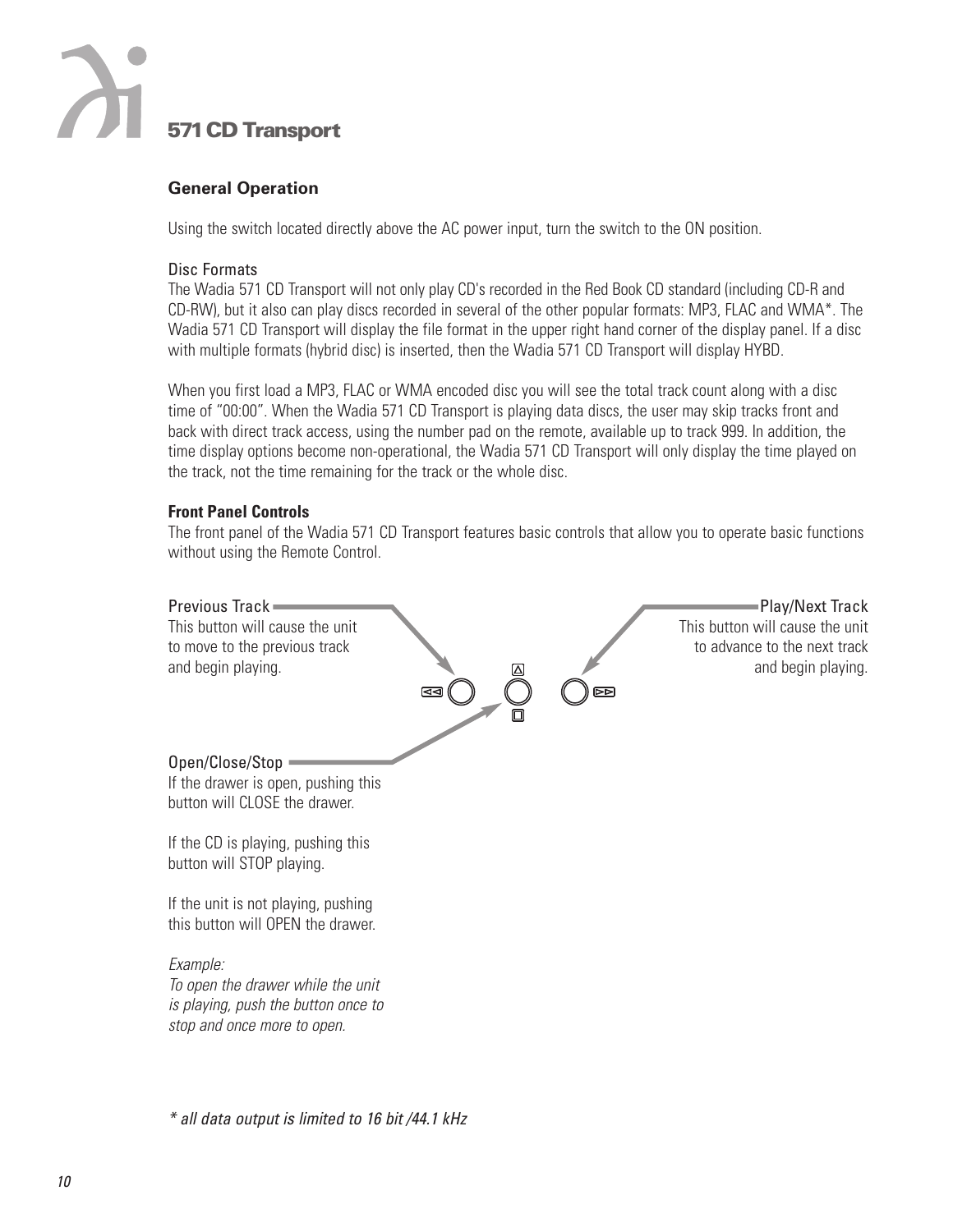Wadia

#### **Display Features**



#### **Display Functions**

Wadia 571 CD Transport features a large display screen. The top section shows the status of the transport. The bottom of the display indicates preamp functions, as described below.

#### Turn-On Screen

This screen is displayed each time the Wadia 571 CD Transport is powered-up. After five seconds, the display will change to the Input screen with internal transport selected, then change again to the Volume screen with the volume set to Zero.



During normal listening, the display will show the default screen



#### Configuration Screens

These screens are used to change the user-configurable features of the Wadia 571 CD Transport. For example, here is the screen used to configure ClockLink:



*Note: For instructions on how to Configure the Wadia 571 CD Transport, please see Configurations.*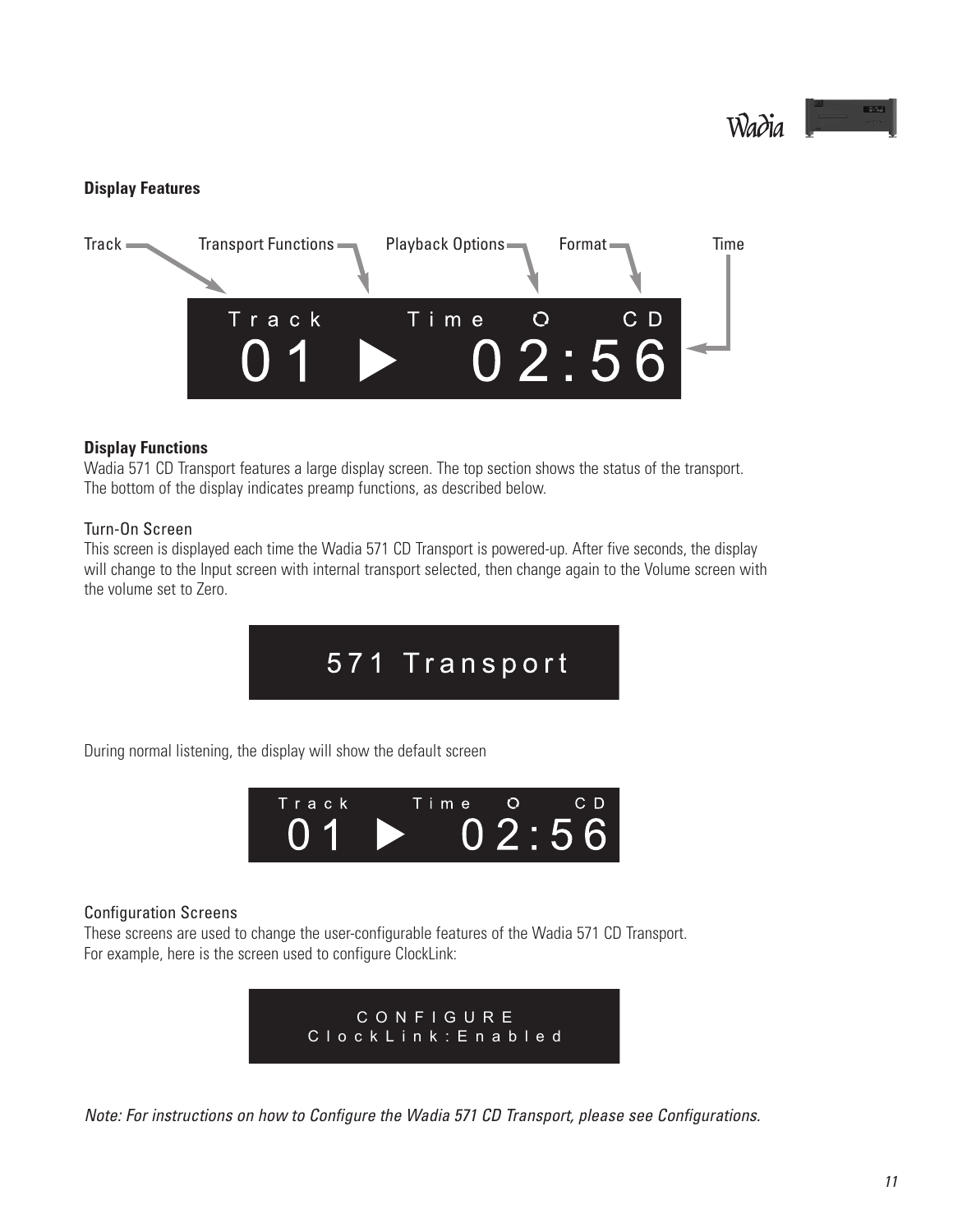## **571CD Transport**

#### Changing Between Screens

Pressing the ENTER key will cause the display to change to the next display screen. As you continue to press the enter key, the display will "scroll" through all available display screens, then return to the beginning. The order of the display screens is:

- 1. Main Status Screen
- 2. Emphasis Screen (displays whether disc is recorded using pre-emphasis)
- 3. Configure Output 1
- 4. Configure Output 2
- 5. Configure Output 3
- 6. Configure ClockLink
- 7. Configure Resolution Enhancement

#### **Remote Control Operation**

The Wadia 571 CD Transport remote control requires two type-AAA batteries, which you will find in the accessories kit. To install the batteries, remove the battery cover on the back of the remote by sliding it towards the bottom of the remote. Insert the batteries as indicated on the battery holders.



#### Turning Display On/Off

By pressing the Display On or Off button, the Wadia 571 CD Transport display can be turned off completely.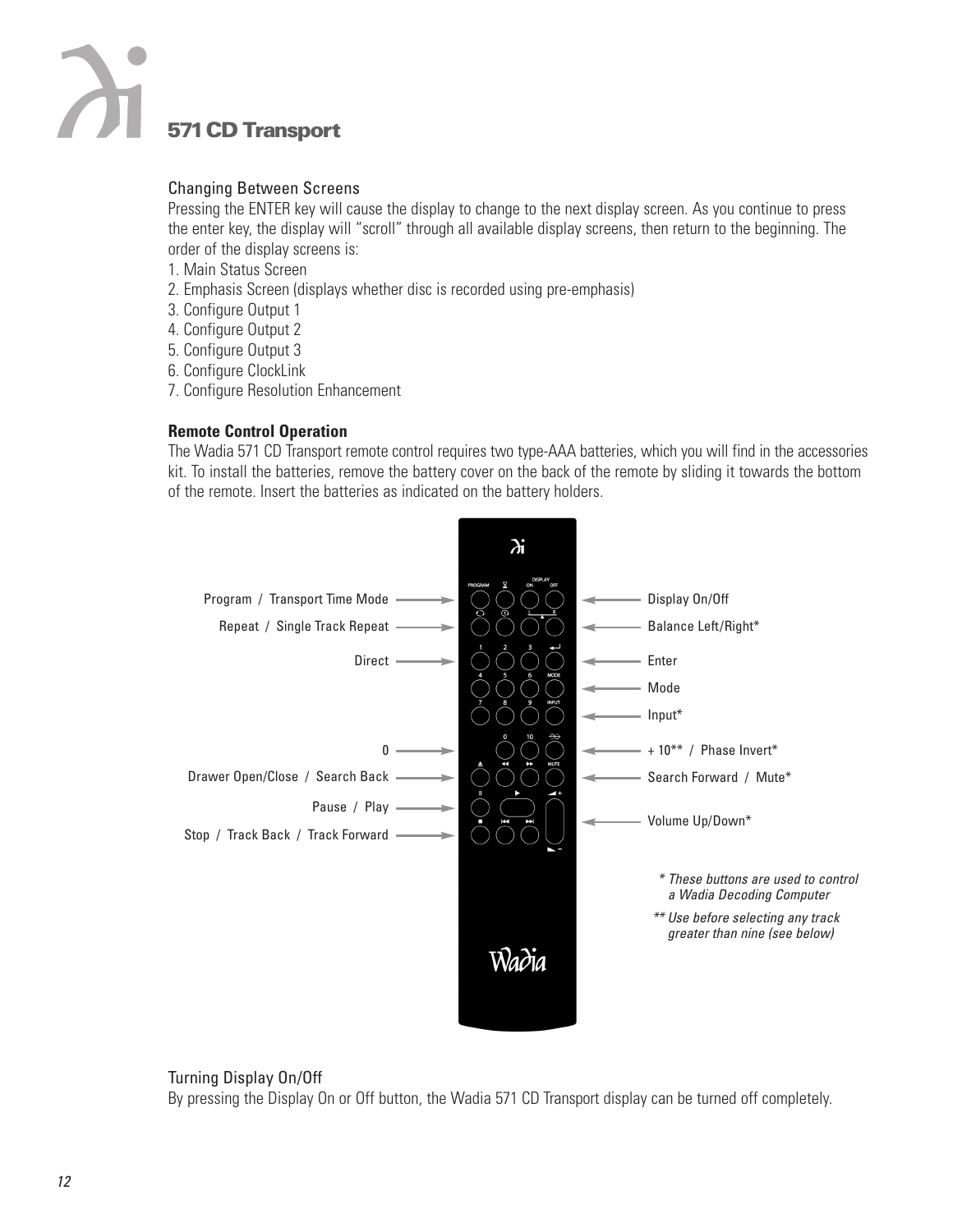### $Wa\partial ia$

TRACK BACK/FORWARD  $\leftrightarrow$ : Pressing these buttons allows access to the previous or next track on a CD.

SEARCH BACK/FORWARD << >>>>: Pressing these buttons allows fast reverse or fast forward access through a track. Pressing the PLAY button to resumes normal playback.

STOP  $\blacksquare$ : Pressing this button while a CD is playing stops PLAY.

PAUSE II: Pressing this button, while a CD is playing, suspends PLAY. Pressing the PLAY button will resume play at the point where the pause button was pressed.

 $\text{PLAY}$   $\blacktriangleright$ : After a CD has been loaded, pressing this button plays the CD beginning with the first track

+10: Use before selecting any track greater than 9. For example; to select track 23 you should first press the +10 button and then press the 2 button and then the 3 button.

#### **Playback Options**

TIME  $\Xi$ : This button switches between the various time modes on the display. Before play, the total time on the CD is shown. Once a CD starts to play the elapsed time of that track will be shown. Pressing the button on the remote control once will cause the display to indicate the remaining time in that track (remain). Pressing this button on the remote control again will cause the display to indicate the total time elapsed for the entire CD. Pressing the button another time will cause the display to show the total time remaining for the entire CD. Finally, pressing the button again will cycle back to the original default setting.

REPEAT  $\odot$ : Pressing this button will cause the entire CD to repeat continuously. Pressing this button a second time will take the transport out of the repeat mode.

SINGLE REPEAT  $\Phi$ : Pressing this button will repeat a single track continuously. Pressing the single repeat button a second time will take the transport out of single repeat mode.

#### **Resolution Enhancement Mode Select**

The Mode button is used to select the Resolution Enhancement Mode. This is a scrolling feature; pressing the button repeatedly will step through the possible choices to find the one that sounds best with your system:

- Resolution Enhanced Mode A This setting produces a 24-bit output with triangular probability-distribution dither with a high-pass dither filter.
- Resolution Enhanced Mode B This setting produces a 24-bit output with triangular probability-distribution dither with a low-pass dither filter.
- Resolution Enhancement Off This setting disables the Resolution Enhancement function.

*Resolution Enhancement Modes A and B will disable HDCD decoding on an HDCD equipped D-to-A converter; however, listeners may find that the improvement from Resolution Enhancement will more than offset any presumed benefits of HDCD.*

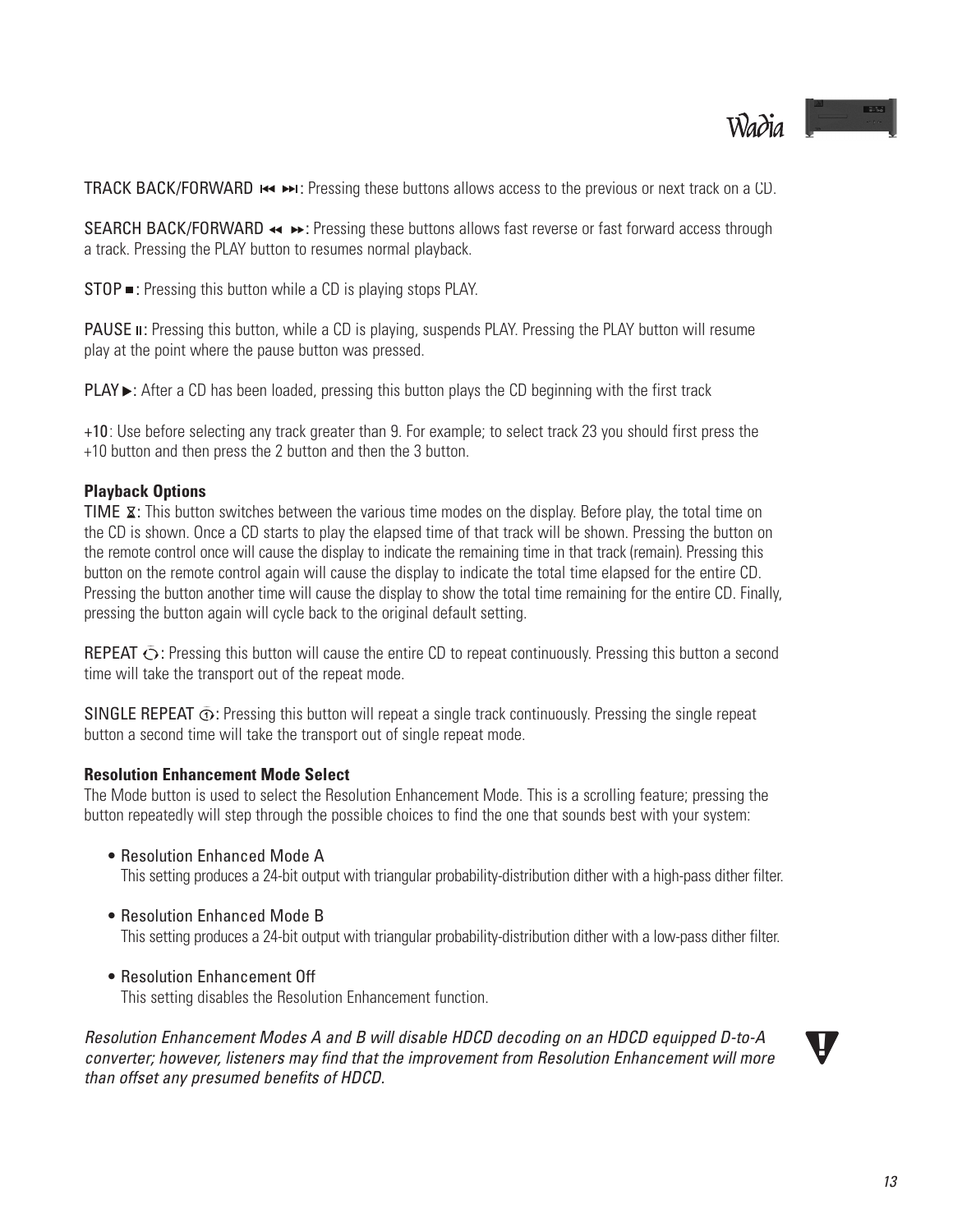

#### **Programming**

The Wadia 571 CD Transport can be programmed to play the tracks on a CD in a particular order. To program a sequence follow these steps:

- 1. Press the PROGRAM button on the remote. The program indicator will illuminate in the display window.
- 2. Press the numeric buttons of the tracks you would like to program in the sequence desired. The number of each selected track will be indicated under the track indicator, the location of that track within the program (the playing order) of the tracks selected will be indicated in the area where index is usually identified, and the total program playback time of the sequence will be updated as each track is programmed.
- 3. When you have entered the track number of all the tracks you want included in the program, press PLAY.

A program will continue to be held in memory even after that program has played completely.

When programmed playback is ended by pressing the stop button, the program will continue to be held in memory. However, if the stop button is pressed a second time, the program indicator on the display will go out and the programmed contents will be erased from memory. Turning off the AC power will also erase the program.

#### **Operating a Wadia Decoding Computer**

The Wadia 571 CD Transport remote control can be used to operate any of the following Wadia Decoding Computers:

- Wadia 1000 (1995 Upgrade or later)
- Wadia 2000 (1995 Upgrade or later)
- Wadia X64 (1995 Upgrade or later)
- Wadia 25
- Wadia 27ix
- Wadia series 9 Decoding Computer System
- Wadia 521 decoding computer

For more instructions, consult the owner's manual for the Decoding Computer.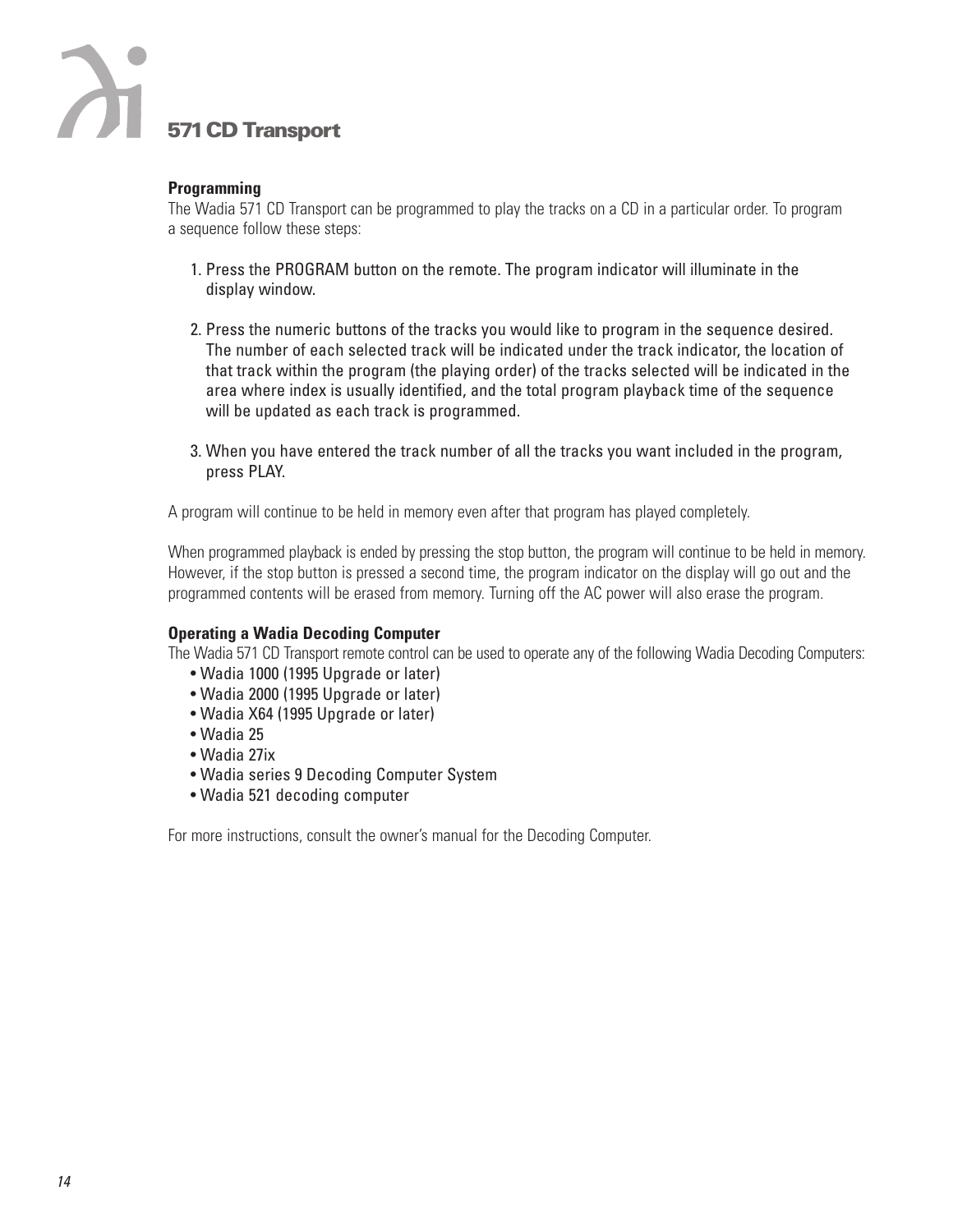#### **Appendices**

#### **Enabling/Disabling Digital Outputs**

The Wadia 571 CD Transport is designed in such a way that the unused digital outputs can be disabled. This can result in slightly better overall performance. See your dealer for information about these internal adjustments.

#### TroubleShooting: *Lock-up*

If the Wadia 571 CD Transport experiences a powerful static shock or sudden AC surge, it is possible to "lock-up" the computer circuitry. A locked-up computer may result in erratic display, no output, and no response to remote commands.

If your Wadia 571 CD Transport should lock-up, unplug the AC cord. Wait at least 30 seconds before replugging in the unit. If the unit still does not operate normally, contact your dealer.

#### **Software License Agreement**

IMPORTANT! THIS AGREEMENT SETS FORTH TERMS AND CONDITIONS FOR THE DigiMaster SOFTWARE.

The DigiMaster software is copyrighted and patented. It is the property of Wadia Digital.

Title to Licensed Software is not transferred to the customer. The customer is granted a nonexclusive license to use the Licensed Software only on this Wadia 571 CD Transport.

At Wadia's sole Discretion, Wadia may provide customer with updates of the Licensed Software. Wadia retains the right to provide the Licensed Software updates for a fee. The customer may refuse to accept such Licensed Software updates.

#### Environmental Care

Wadia makes every effort to be an environmentally conservative company. We appreciate it if our customers join our efforts. Please dispose of batteries in a manner that is environmentally responsible.

| <b>Technical Specifications</b><br><b>Digital Outputs</b> | 1 - Glass Fiber-Optic (ST), 1 - AES/EBU (XLR), 1 - SP/DIF (BNC),<br>1 - Plastic Optical (Toslink) |
|-----------------------------------------------------------|---------------------------------------------------------------------------------------------------|
| Input                                                     | 1 - ClockLink (ST)                                                                                |
| <b>Power Consumption</b>                                  | 25 watts                                                                                          |
| Weight                                                    | 53 lb. (24kg) Unit itself; 62 lb. (28kg) Shipping Weight                                          |
| <b>Dimensions</b>                                         | 17" Wide, 16.5" Deep, 7" High (including spiked feet)                                             |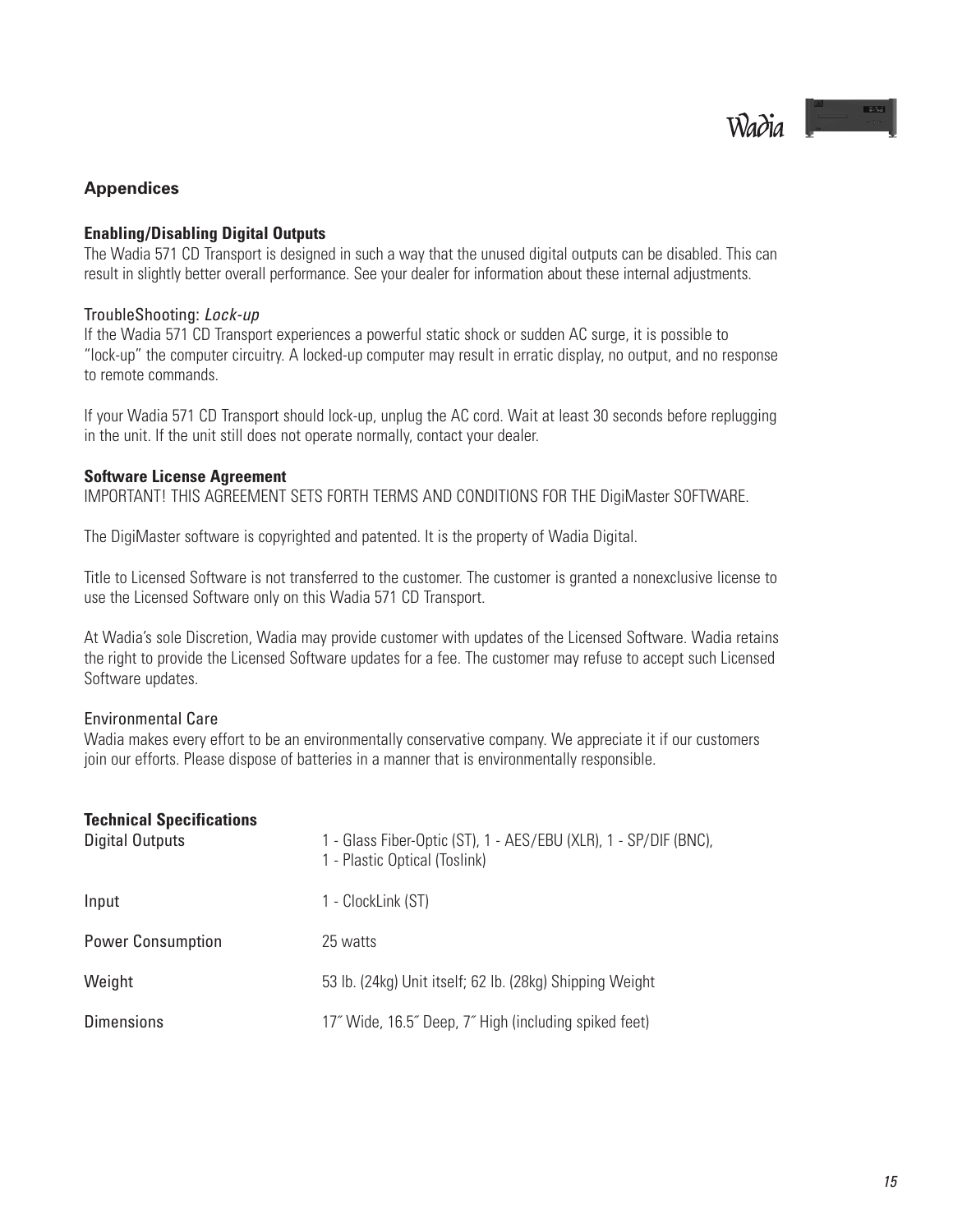

#### **Safety Precautions**



#### **! IMPORTANT SAFETY PRECAUTIONS !**

To get the best performance from your Wadia 571 CD Transport, and for your own safety, please read and follow these important safety instructions.

- 1 Before operating the Wadia 571 CD Transport please read all operating and safety instructions.
- 2 Never place the Wadia 571 CD Transport near heat sources such as radiators, fireplaces, stove, or other appliances that produce heat. Avoid placing the Wadia 571 CD Transport where it will be subject to direct sunlight or low temperatures.
- 3 This product is equipped with a three prong AC power cord which includes an earth ground connection. To prevent shock hazard, all three connectors must always be used. If your electrical outlets will not accept this type of plug, an adapter may be purchased. If an adapter is necessary, be sure it is an approved type and that it is used properly, supplying an earth ground. If you are not sure of the integrity of your home's electrical system, contact a licensed electrician for assistance.
- 4 AC extension cords are not recommended for use with this product. If an extension cord must be used, be sure it is an approved type and has sufficient current carrying capacity to power this product.
- 5 Before cleaning the Wadia 571 CD Transport, always disconnect the power supply cord. Use a soft cloth and, if necessary, dampen with plain water. Never apply water, or any other cleaner, directly to the chassis.
- 6 If you smell smoke, or an abnormal smell, immediately unplug the Wadia 571 CD Transport from the power supply and contact your Wadia dealer.
- 7 Unplug unit if it becomes wet.
- 8 Replace fuse only with the exact type originally included. 100 volt: (1) 1 amp Slo-Blo 120 volt: (1) 1 amp Slo-Blo 220 volt: (2) 1/2 amp Slo-Blo 240 volt: (2) 1/2 amp Slo-Blo
- 9 THERE ARE NO USER SERVICEABLE PARTS INSIDE THE WADIA 571 CD TRANSPORT!
	- Do not attempt to repair or modify your Wadia 571 CD Transport.
	- All service should be performed by qualified service personnel.
	- Do not open the unit while it is attached to the AC outlet.